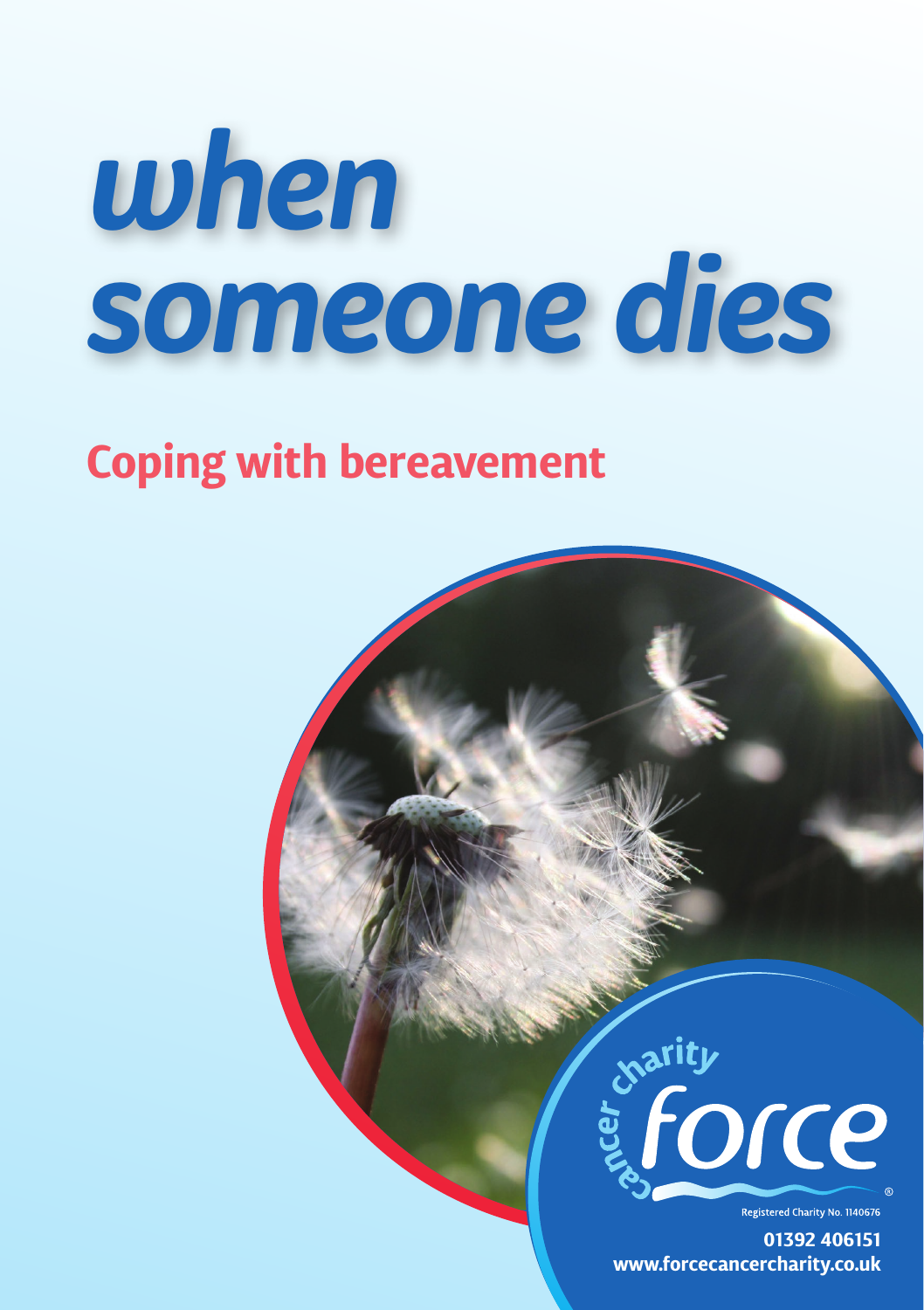### **Most people will experience bereavement at some time during their life and everyone will react to their loss in their own unique way.**

Grief can be very painful and may give rise to feelings and thoughts that you don't expect. You may find information in this leaflet helpful.

## GRIEVING FOR SOMEONE CLOSE

The death of someone close can sometimes seem like the most painful thing that has ever happened to you. It can feel bewildering and frightening.

Grief is a natural reaction to loss and there is no right or wrong way to grieve.

Most people will experience similar feelings. These may include: initial shock and disbelief, perhaps numbness, periods of intense pain and questioning. There may be anger, regrets and times when you may feel very alone and overwhelmed. There may also be days when you feel more in control and able to get on with the day to day activities.

Grieving is not usually a smooth process as it takes time to adjust gradually to life without the person who has died.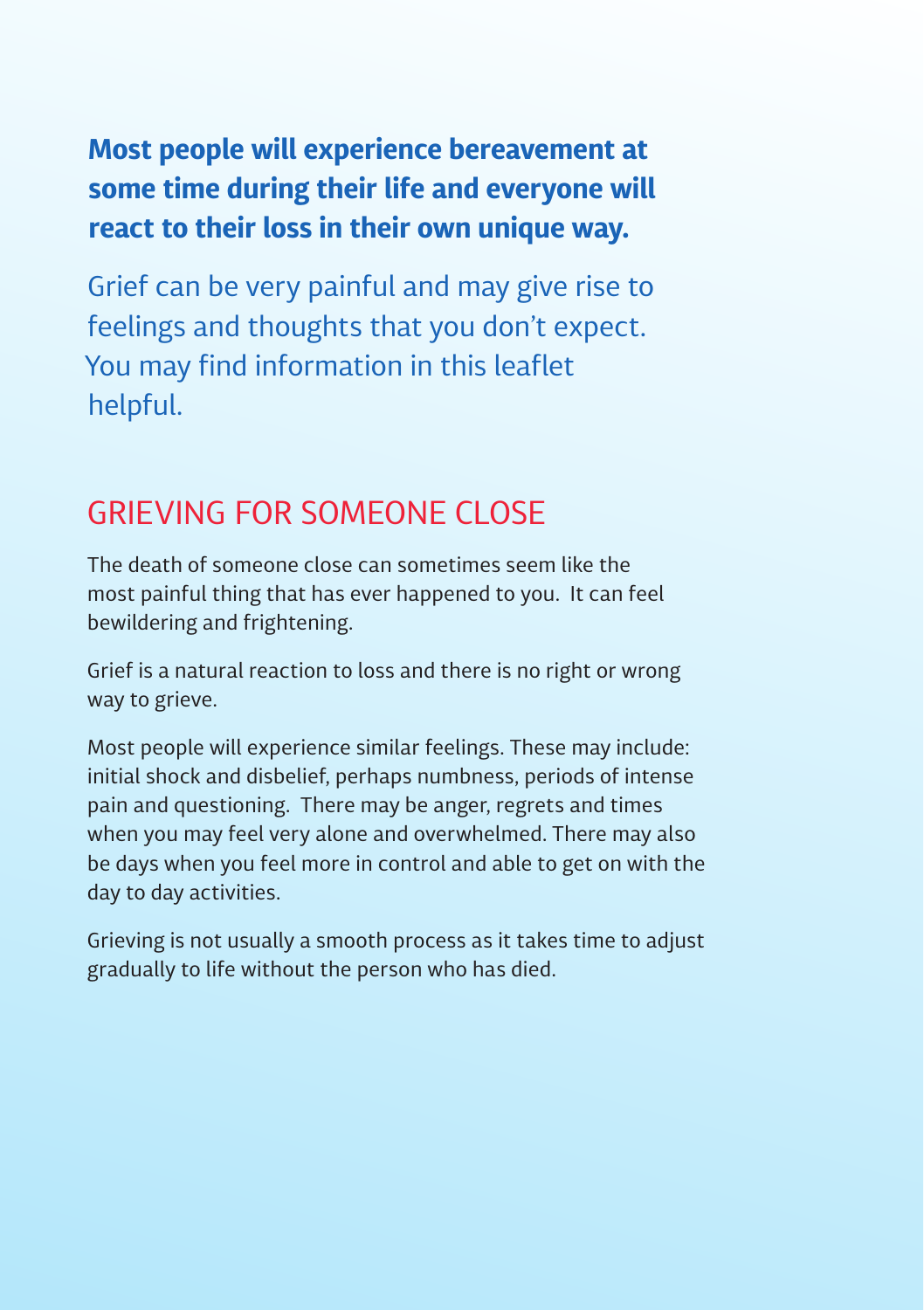## FEELINGS, THOUGHTS AND EXPERIENCES

Even if you know someone is going to die, it is still a shock when it actually happens and you may have trouble believing they won't be coming back.

You might dream about them or even think you see the person again. It may take time for you to make an emotional adjustment to the knowledge that they have died.

Grief can bring up powerful and unexpected feelings and thoughts and you may feel overwhelmed at times.

Sometimes people feel they are 'getting worse' with time. This is quite common and may happen as the full impact of the loss sinks in and the initial 'busyness' subsides.

It is not unusual to feel angry – angry with the person who has died, anger at the loneliness you feel or anger at God or the world. Feelings of guilt and regret are common too. These feelings usually lessen with time. This is a usual part of the grieving process.

You may find it difficult to concentrate and your thoughts may be confused. Grief can be very tiring so it is important that you are gentle with yourself and don't expect to be as organised as you usually are.

You may be tempted to make big changes in your life. Most people find that this is not the best time to do so – what seems right now may not feel right in a few months' time.

It is not unusual to experience mood swings and your sleep pattern and appetite may be affected.

If you are worried about your health you may wish to talk things through with your GP.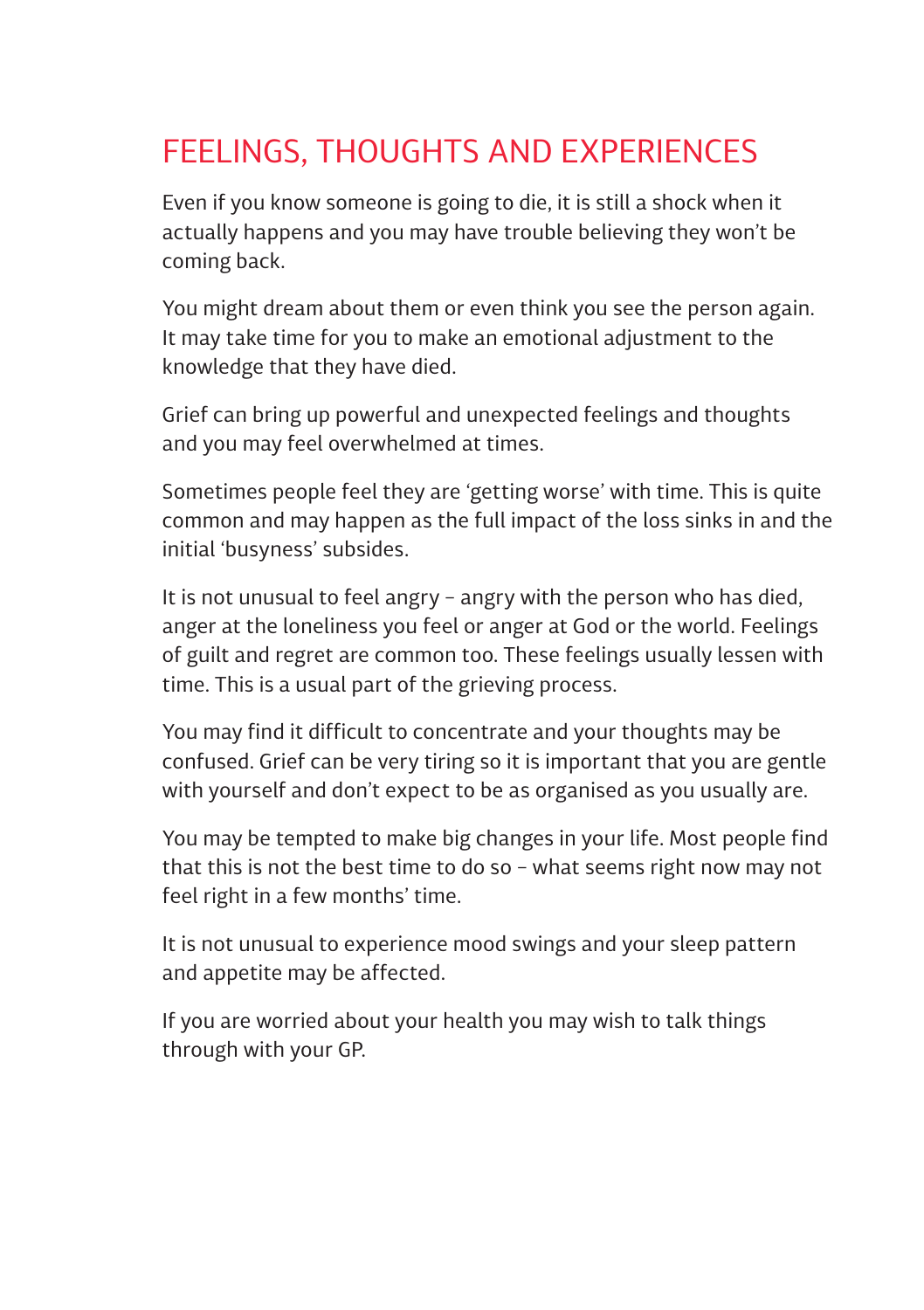## MOVING ON

When you lose someone you love, life cannot be the same again; it has changed irrevocably.

Things may even feel so bad that you can't see any prospect of them getting better. Grieving takes time – time to adjust to a different life without that person and time to learn to lead a different life.

Although you won't forget the person you loved, with time you can find a way of holding onto your memories of them while finding hope in a future without them.

## CHILDREN GRIEVE TOO

Children have thoughts and feelings which they may express in different ways. They may want to draw pictures or to tell stories. It is not possible to protect children from feeling sad, angry and hurt but by talking to them and including them in what is going on, they can be helped to understand what has happened.

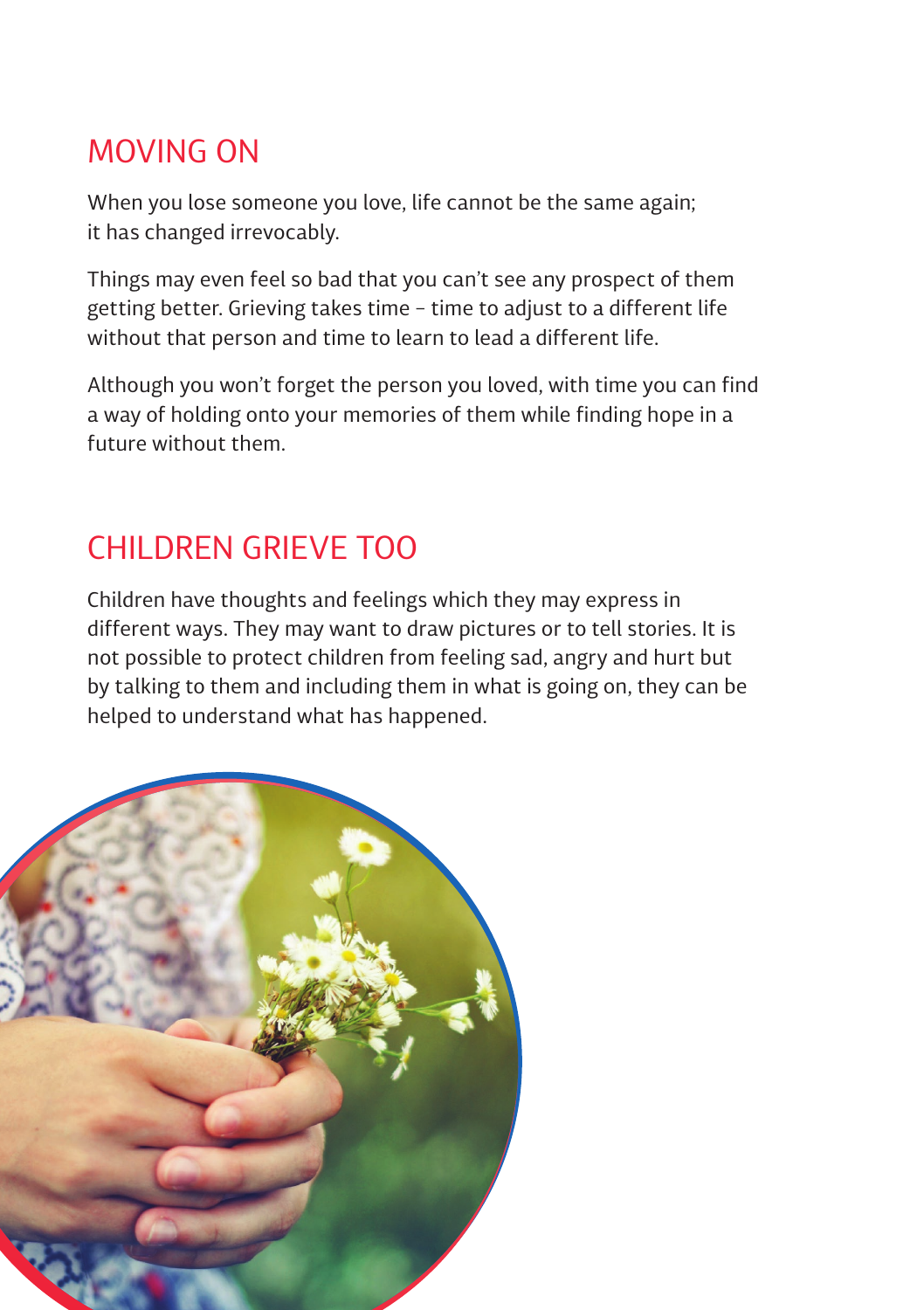## WHAT CAN I DO TO HELP MYSELE?

**Take time to feel the loss** – build some quiet time to do so.

**Talk** – about what has happened, about the person who has died, about how you are feeling.

**Allow yourself time** – to sleep, rest, think, write or 'do nothing'.

**Take care of yourself** – attempting to rest and eat well.

**Find healthy ways to relieve stress** – for example through activity, exercise, relaxation or prayer.

**Let other people help** – if that help is going to be a support to you.

**Choose** – the company of people who care, who let you be how you need to be and let you cry if you need to cry.

**Share your grief** – allow other family members and friends, including children, to share your grief and theirs.

**Help children to express their grief** – books, games and drawings might help; tell children's teachers what has happened.

**This may be a time of major change and re-evaluation** – allow yourself time to explore these, perhaps with the help of someone you trust.

**Take special care over life-changing decisions** – such as moving house, legal or financial concerns.

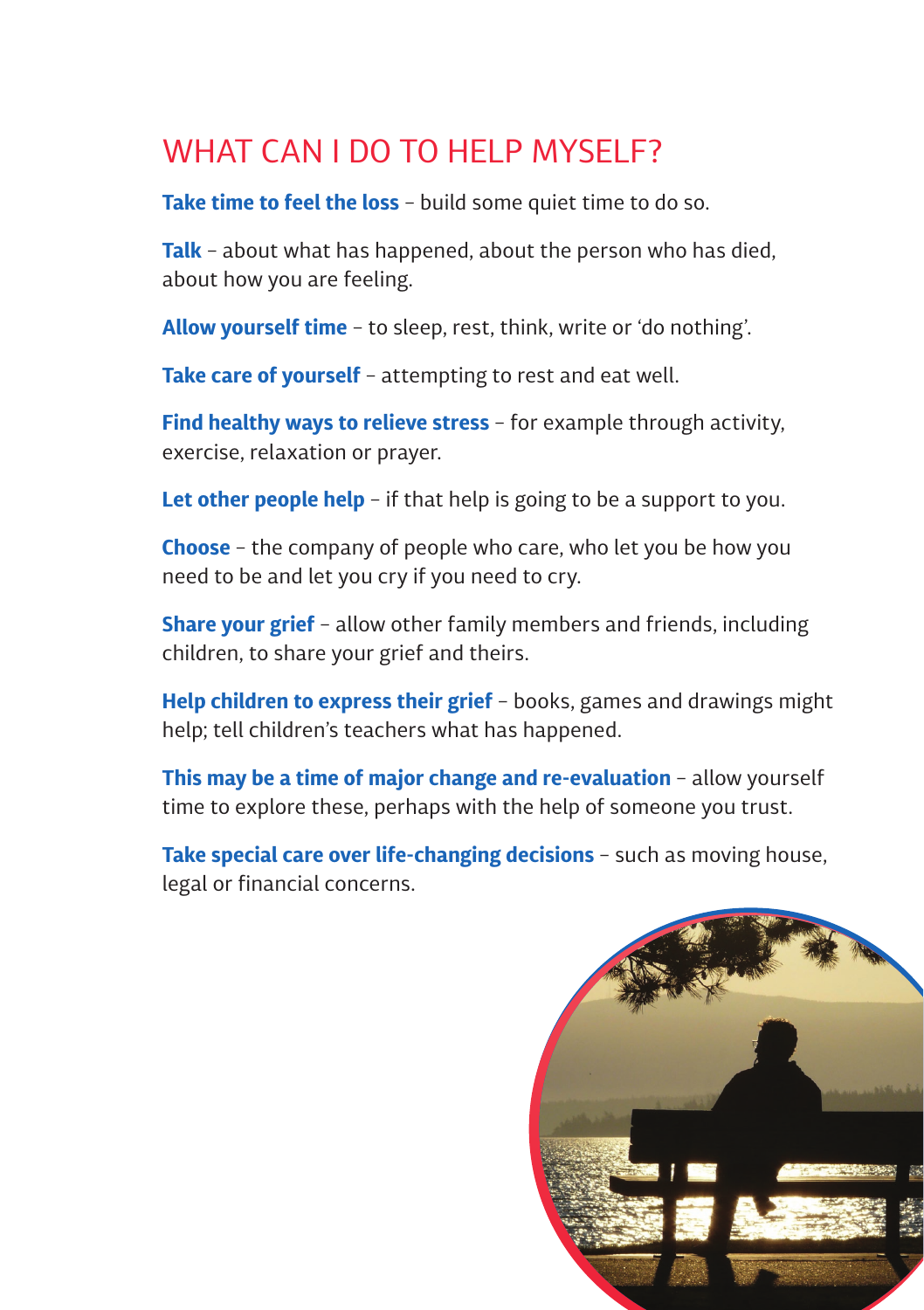## HELPFUL BOOKS

There are many helpful books on bereavement and as we are all different, some will be of more help to us than others. The Bereavement Support Team from **Care for the Family** has read all the books on this list and all of them may contain something that will help. If you would like a copy of FORCE's Understanding and Managing Grief booklet, please go to our website: [forcecancercharity.co.uk/supporting](http://forcecancercharity.co.uk/supporting-you/bereavement/)[you/bereavement/](http://forcecancercharity.co.uk/supporting-you/bereavement/)

We cannot recommend a specific book to you because we are not aware of your particular circumstances and much will depend on whether you are coming from a faith perspective.

We have categorised the books as follows:

- For bereaved parents
- For those widowed young
- On general bereavement
- For families (either to help adults with their grieving children or for adults to read with their children)

All the books are available through bookshops and on the internet and we suggest you check information and reviews before deciding whether a particular book may be helpful for you. Those books that approach bereavement from a Christian perspective are indicated with (C).

#### **Books for bereaved parents**

*Lament for a Son* (C), Nicholas Wolsterstorff, ISBN 978-0802802941 *The Shaming of the Strong* (C), Sarah Williams, ISBN 978-1573834070 *Always With You*, Gloria Hunniford, ISBN 978-0340953976 *The Worst Loss*, Barbara D. Rosof, ISBN 978-0805032413 *The Bereaved Parent*, Harriet Sarnoff Schiff, ISBN 978-0285648913

#### **Books for those widowed young**

*A Grief Observed* (C), C. S. Lewis, ISBN 978-0571066247 *Death and How to Survive It*, Kate Boydell, ISBN 978-0091902575 *Living With Loss*, Liz McNeill Taylor, ISBN 978-1841191058 *Widow's Journey*, Xenia Rose, ISBN 978-0285650985 *Surviving Your Partner*, Sylvia Murphy, ISBN 978-0955051203 *Mum's List*, St John Greene, ISBN 0718158334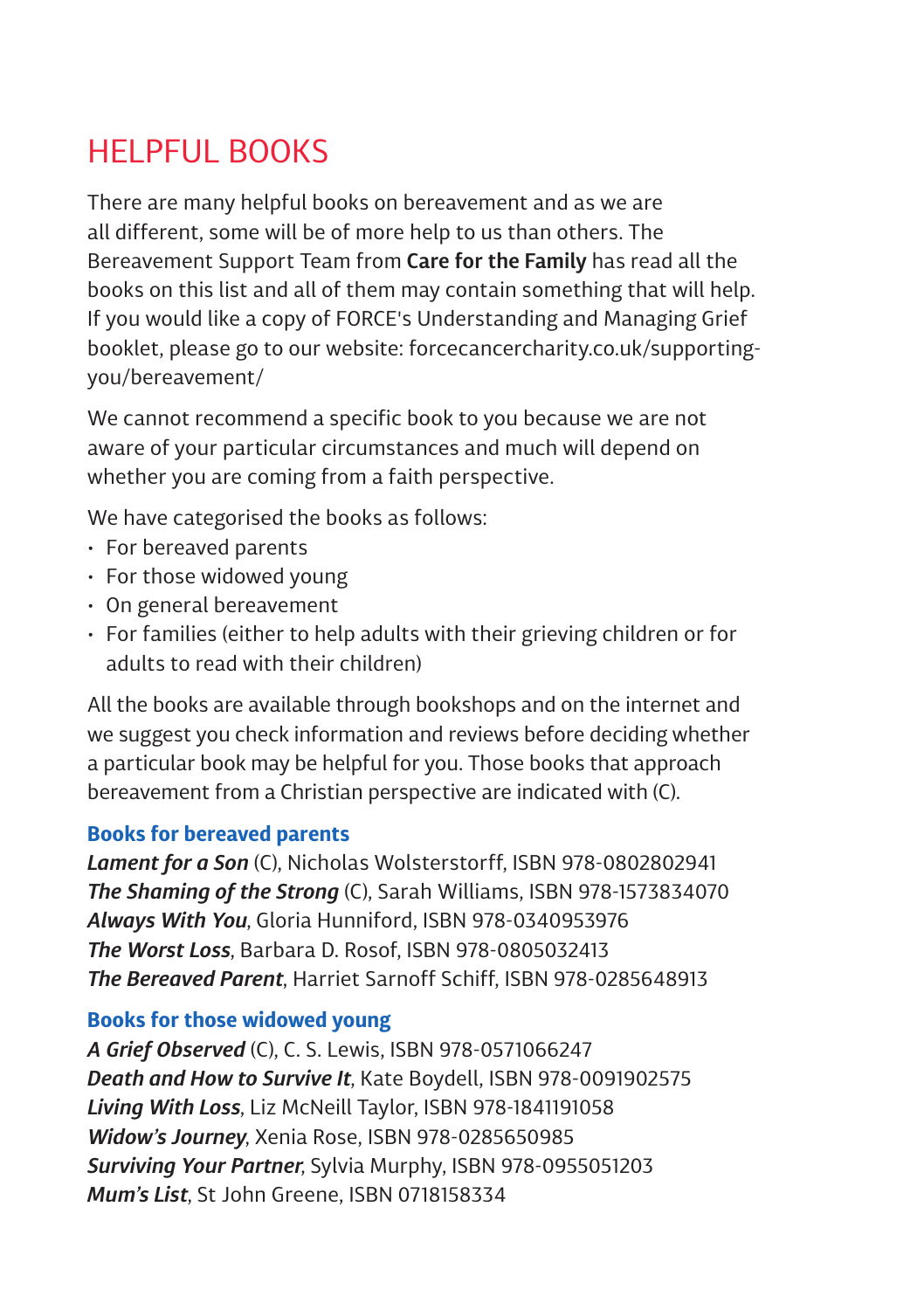#### **General bereavement books**

*A Grace Disguised* (C), Jerry Sittser, ISBN 978-0310258957 *Living With Bereavement* (C), Sue Mayfield ISBN 978-0745952956 *Tracing the Rainbow* (C), Pablo Martinez and Ali Hull, ISBN 978-1850784876

*Finding Your Way After the Suicide of Someone You Love* (C), David Biebel and Suzanne Foster, ISBN 978-031025757-8 *Inside Grief* (C), Kathy O'Brien, ISBN 978-1860244636 *A Special Scar (Suicide)*, Alison Wertheimer, ISBN 978-0415220279

#### **Books to help families**

*Keeping Your Kids Afloat When it Feels Like You're Sinking* (C), Cyndi Lamb Curry, ISBN 978-0830734535

*Children and Bereavement* (C), Wendy Duffy, ISBN 978-0715149980 *A Parent's Guide to Raising Grieving Children*, Phyllis Silverman and Madelyn Kelly, ISBN 978-0195328844

*Straight Talk About Death for Teenagers*, Earl A Grollman, ISBN 978-0807025017

*Someone Has Died Suddenly*, Mary Williams, ISBN 978-1906409104 *Grief Encounter Workbook*, Shelley Gilbert, ISBN 978-0954843403 *Muddles Puddles and Sunshine*, Diana Crossley, ISBN 978-1869890582 *Beyond the Rough Rock*, Stubbs-Stokes/Baker, ISBN 978-0953912377 *Lucy's Rainbow – A Journey of Hope* (C), Judy Hopkins,

ISBN 978-1-85078-954-3